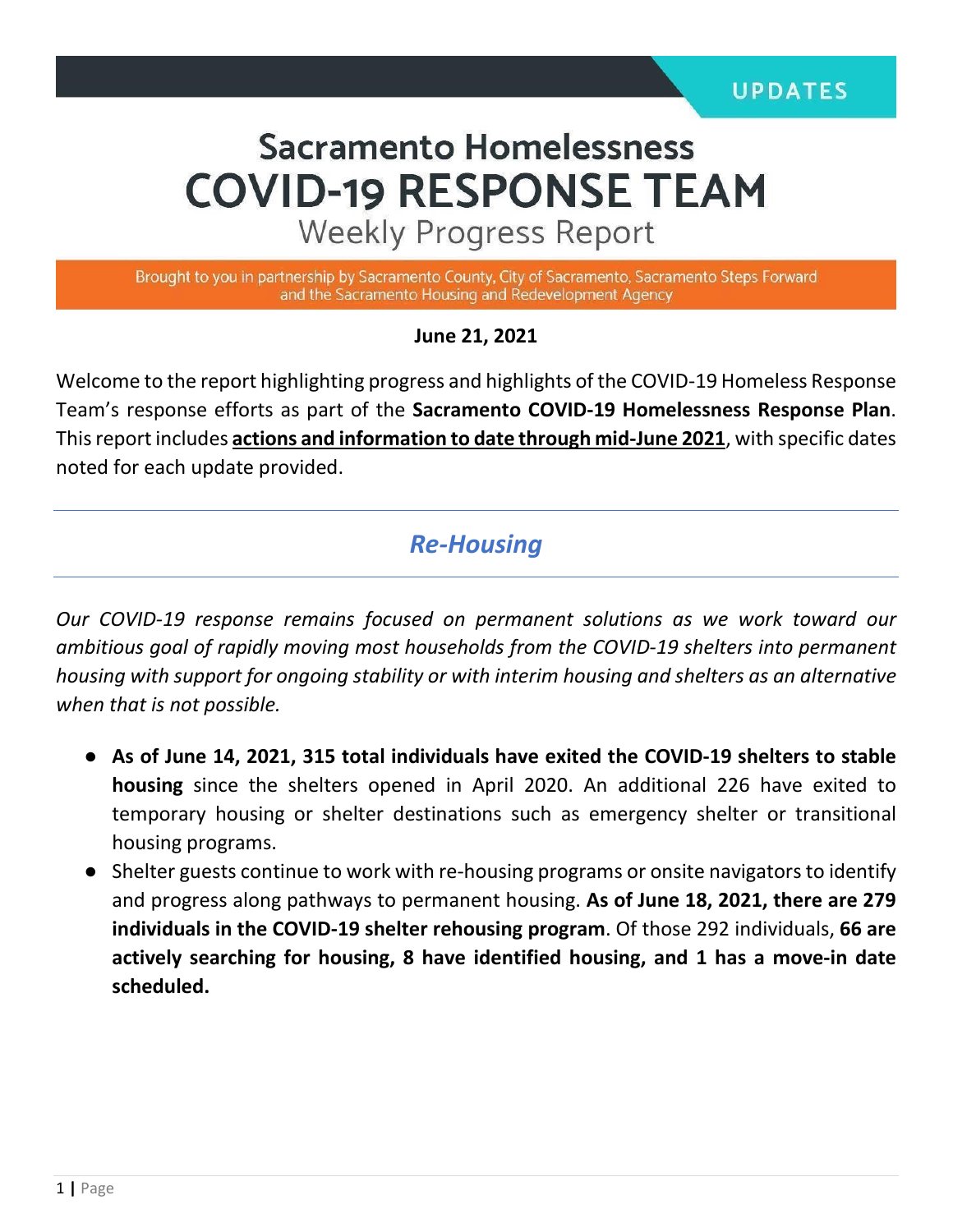

*Note: "Preparing for Housing" includes critical steps such as collecting needed documentation or preparing other information necessary to establish eligibility for certain housing programs and resources or to increase the likelihood of successful applications for private market housing, among other things. Providers and navigators work directly with clients to support these activities.*

Support for re-housing providers working with clients in COVID-19 shelters continues to assist providers to accelerate and monitor progress toward housing, including ongoing, regular case conferencing by program and bi-weekly meetings of Program Leads and providers.

In mid-June, the COVID-19 Homeless Response Team convened a meeting of Executive Leadership of the providers working with COVID shelter clients toward housing to discuss:

- Rehousing effort progress and remaining challenges
- Strategies for increased and improved progress monitoring and problem-solving
- Opportunities for increased collaboration and support for the individuals working with shelter guests to ensure as many positive exits from the shelters to housing as possible in the time remaining.

## *Isolation/Quarantine*

*As an emergency response to COVID-19, medically supported isolation care centers, and preventative quarantine care centers have been temporarily funded to provide safe places for people experiencing homelessness who are COVID+, symptomatic or otherwise highly vulnerable.*

The total number of rooms available currently and the number of individuals/households served since April 8, 2020 through June 14, 2021 are as follows: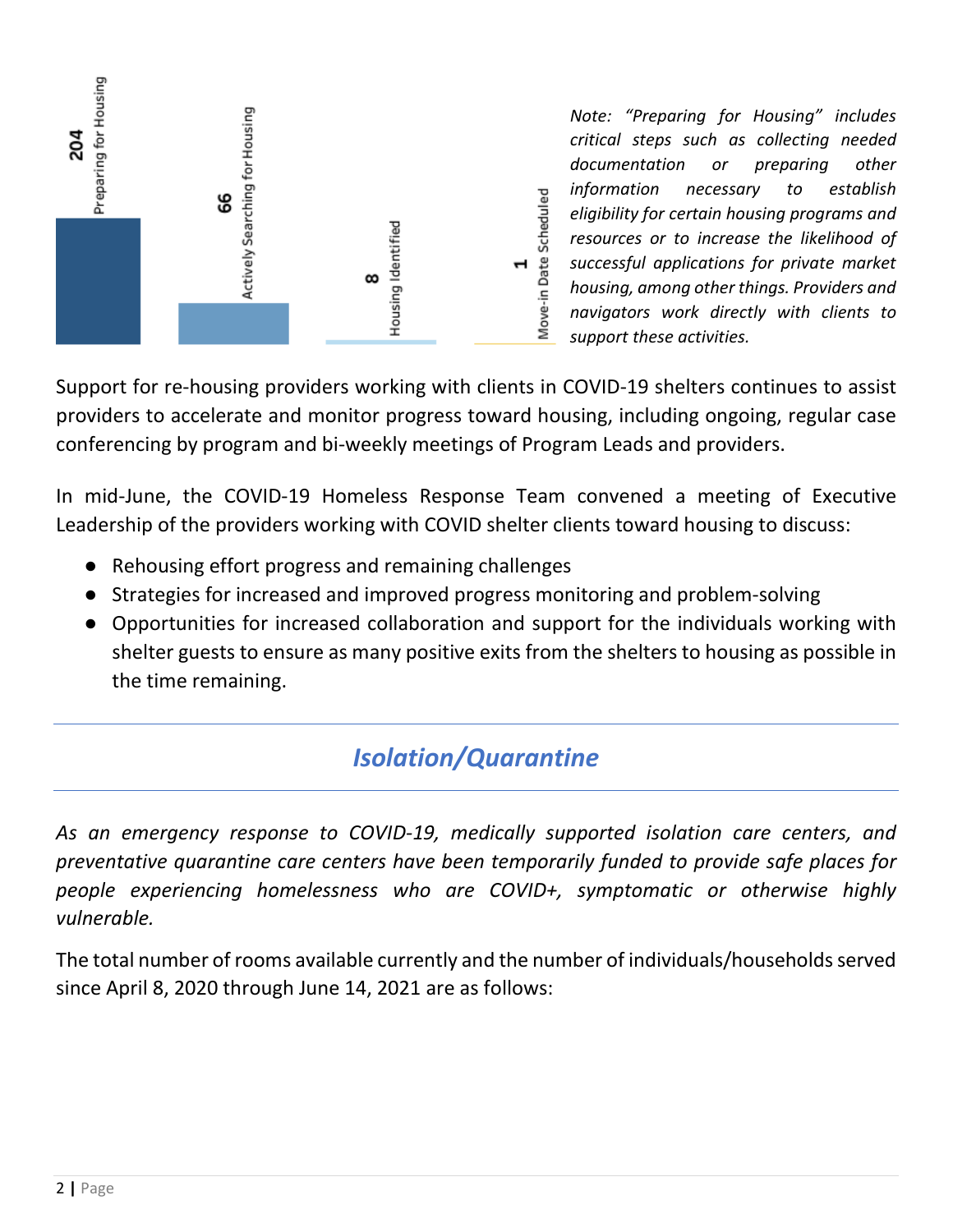

# *COVID Vaccines and Testing*

#### **Vaccine Planning and Distribution**

*County Public Health is coordinating vaccine distribution for persons experiencing homelessness and is utilizing the Johnson and Johnson single-dose and the Moderna 2-dose vaccine for vaccination efforts for persons experiencing homelessness.* 

**As of June 18, 2021, a total of 1,792 vaccination doses have been administered to people experiencing homelessness** by the Public Health Department Vaccination Partnership:

- 1.311 Johnson & Johnson vaccine doses
- 481 Moderna vaccine doses

Since March 19, 2021, the Public Health Department Vaccination Partnership has held over 110 vaccination events of various sizes.

#### **Testing**

*County Public Health in partnership with medical partners continue with robust COVID-19 testing at shelters, encampments and isolation/quarantine care centers with the goal of being able to do widespread testing to ensure the health and safety of people experiencing homelessness.* 

**As of Friday, Feb. 26, 2021, a total of 6,907 COVID-19 tests had been administered to people experiencing homelessness** at shelters, encampments, quarantine care centers, and Loaves and Fishes, **57 of which returned positive results and 6,850 of which returned negative results.**  Testing has continued in March, April, May, and June and we anticipate having updated numbers to share in a future report.